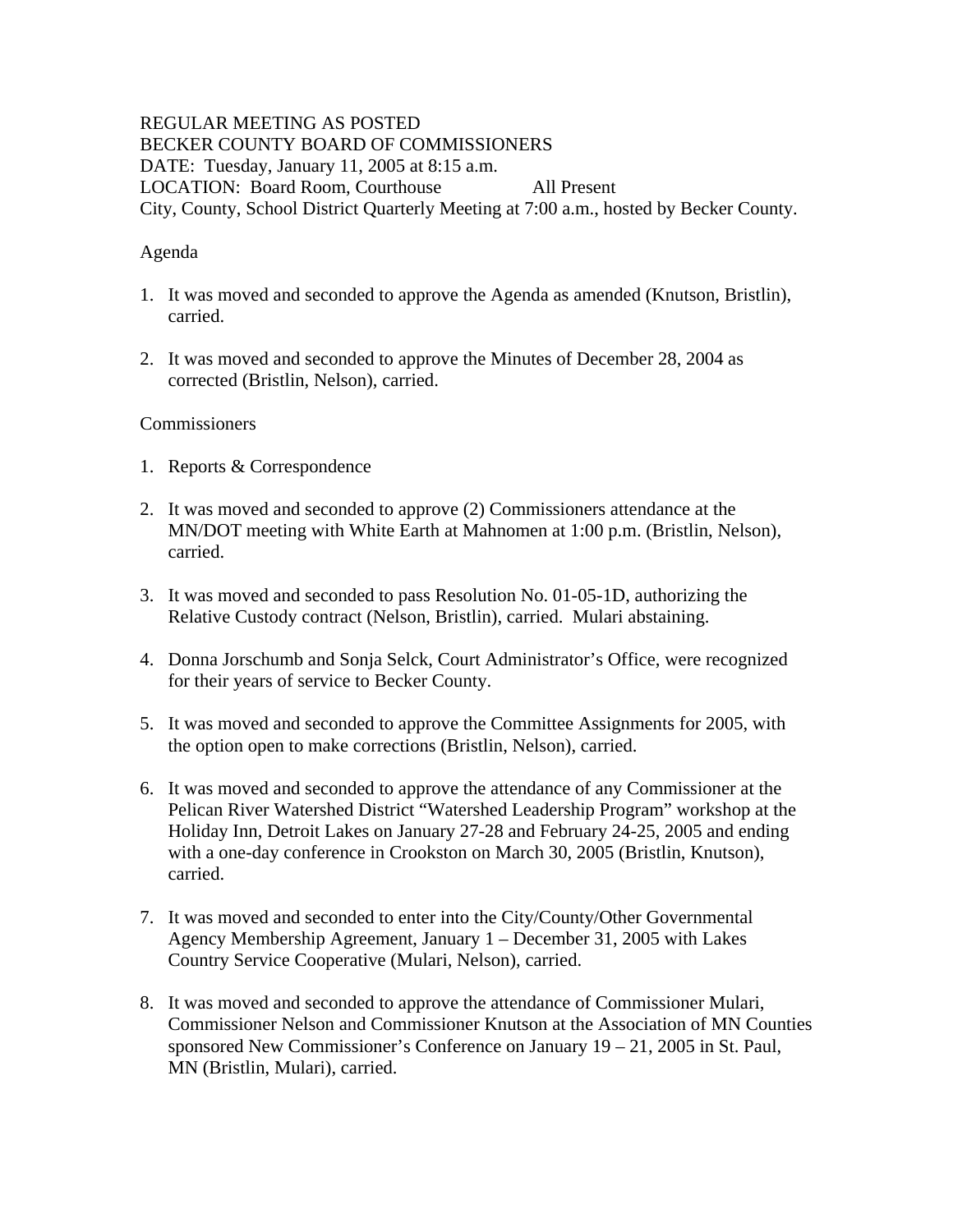9. A draft of the County Goals for 2005 – 2006 was discussed and these will be laminated and kept at hand. Commissioner Bristlin commented that all at the Goal Setting Session did a good job.

Finance Committee

- 1. Brian C. Berg presented the Finance Committee Minutes. It was moved and seconded to approve the Claims (Mulari, Bristlin), carried.
- 2. An update was given on the Multi-County Nursing Service Transition. The Transition Agreement called for a three person financial committee comprised of one appointed individual from each of the three counties. Becker County has appointed Matt Casey to be their representative.
- 3. IT Dept/Minnesota Counties Computer Cooperative. It was moved and seconded to approve the request for Tax Support with MCCC in the amount of \$10,418.25 (Mulari, Bristlin), carried.
- 4. Mandatory Direct Deposit of Payroll. This will be presented at the next LMC Meeting for input.
- 5. Human Services Construction Change Orders. It was moved and seconded to authorize the Board Chair to approve Change Orders as presented by the County Administrator that happened between Board Meetings up to the amount of \$2,500 Knutson, Mulari), carried.
- 6. It was moved and seconded to contract with MAXIMUS for the indirect cost allocation plan to be completed by MAXIMUS for 2004 and recovered in 2006. This contract is between Becker County and the Minnesota County; Research Foundation (a branch of AMC) (Bristlin, Nelson), carried.
- 7. It was moved and seconded to approve adding the \$50 Change Fund to the \$250 Petty Cash Fund making a total of \$300 in the Petty Cash Fund (Mulari, Bristlin), carried.
- 8. It was moved and seconded to follow the recommendation of the Finance Committee to make a correction of \$1,987.10 to cover the employers share of the Pera defined Contribution Plan (Bristlin, Mulari), carried.

### Assessor

1. It was moved and seconded to approve the following Abatements (Bristlin, Nelson), carried.

2004 Tax Payable

Parcel # Twn/City Amount Reason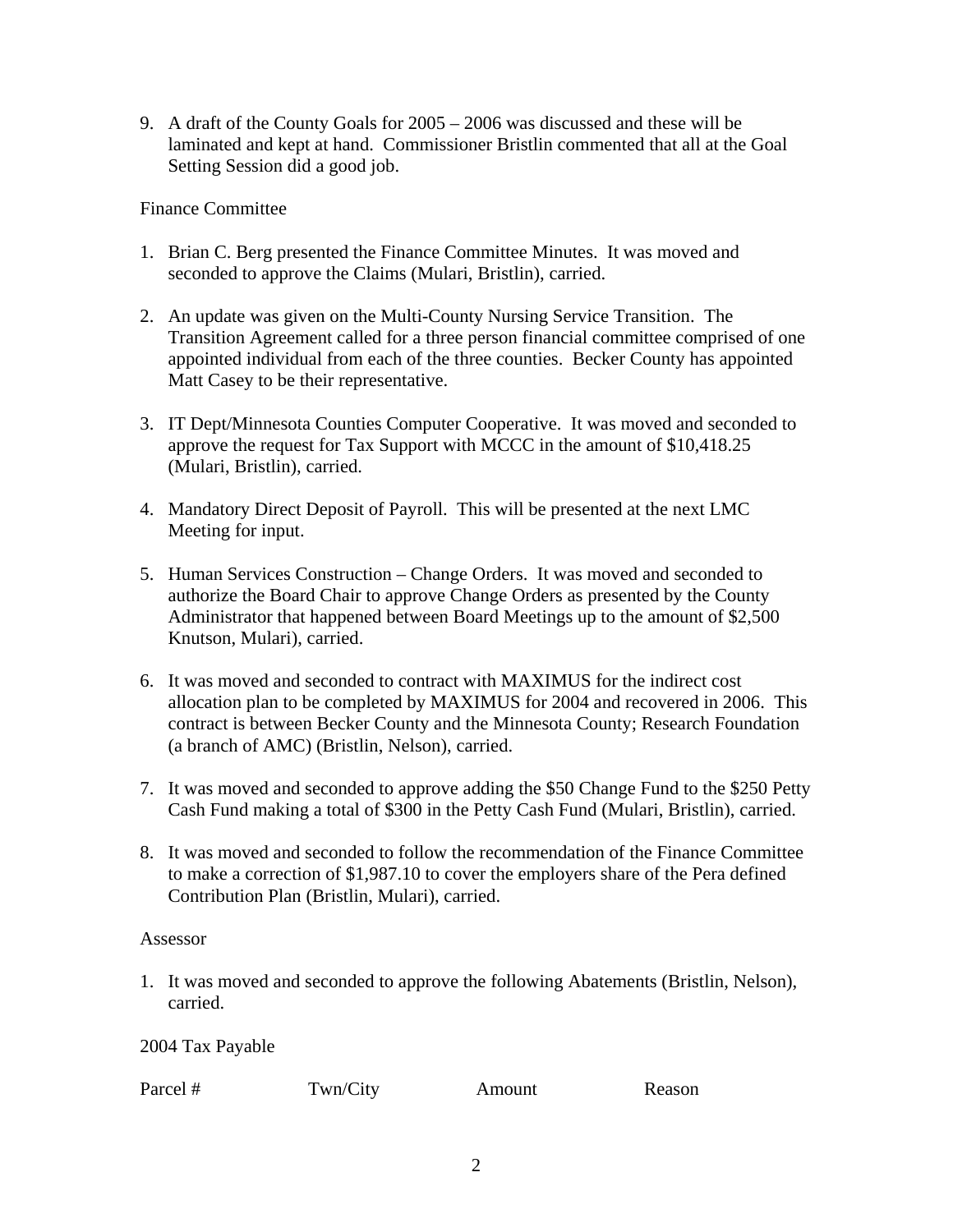| 08.0077.003 | Detroit       | \$298 | Homestead  |
|-------------|---------------|-------|------------|
| 19.9006.000 | Lake View     | h     | Correction |
| 32.8380.000 | Sugar Bush    | 10    | Correction |
| 32.8380.000 | Sugar Bush    | $+10$ | Correction |
| 49.0268.000 | Detroit Lakes | 524   | Correction |

### Mahube

1. It was moved and seconded to approve the Resolution of Support requested by Mahube. This resolves that the County Board supports actions that would increase state funding, through the Community Action Grant to Minnesota's Community Action Agencies (Bristlin, Mulari), carried.

## Highway

- 1. It was moved and seconded to pass Resolution No. DOH 01-05-1B, Project Acceptance for Project SAP 03-639-08, accepting completed project on behalf of Becker County and authorize final payment in the amount of \$20,381.79 be prepared by the County Engineer (Bristlin, Knutson), carried.
- 2. It was moved and seconded to pass Resolution No. 01-05-1C, requesting that the Commissioner of Transportation be requested to approve the advance for financing approved County State Aid Highway Project(s) of Becker County in an amount up to \$310,000 in accordance with MN Rules 8820.1500, Subp.9. (Bristlin, Nelson), carried.

### Human Services

- 1. It was moved and seconded to approve the Agenda as amended (Knutson, Bristlin), carried.
- 2. It was moved and seconded to approve the Transit Claims (Bristlin, Mulari), carried.
- 3. It was moved and seconded to approve continued support for West Central Initiative (Mulari, Bristlin), carried.
- 4. It was moved and seconded to approve the following Purchases of Services Contracts (Bristlin, Nelson), carried.

| Springhill Group Home           |  |  |  |
|---------------------------------|--|--|--|
| <b>Positive Connections</b>     |  |  |  |
| <b>Lutheran Social Services</b> |  |  |  |

Village Family Services Lakes Crisis Center

5. It was moved and seconded to accept the Family Services, Adult Services and Probation Placement Reports (Bristlin, Nelson), carried.